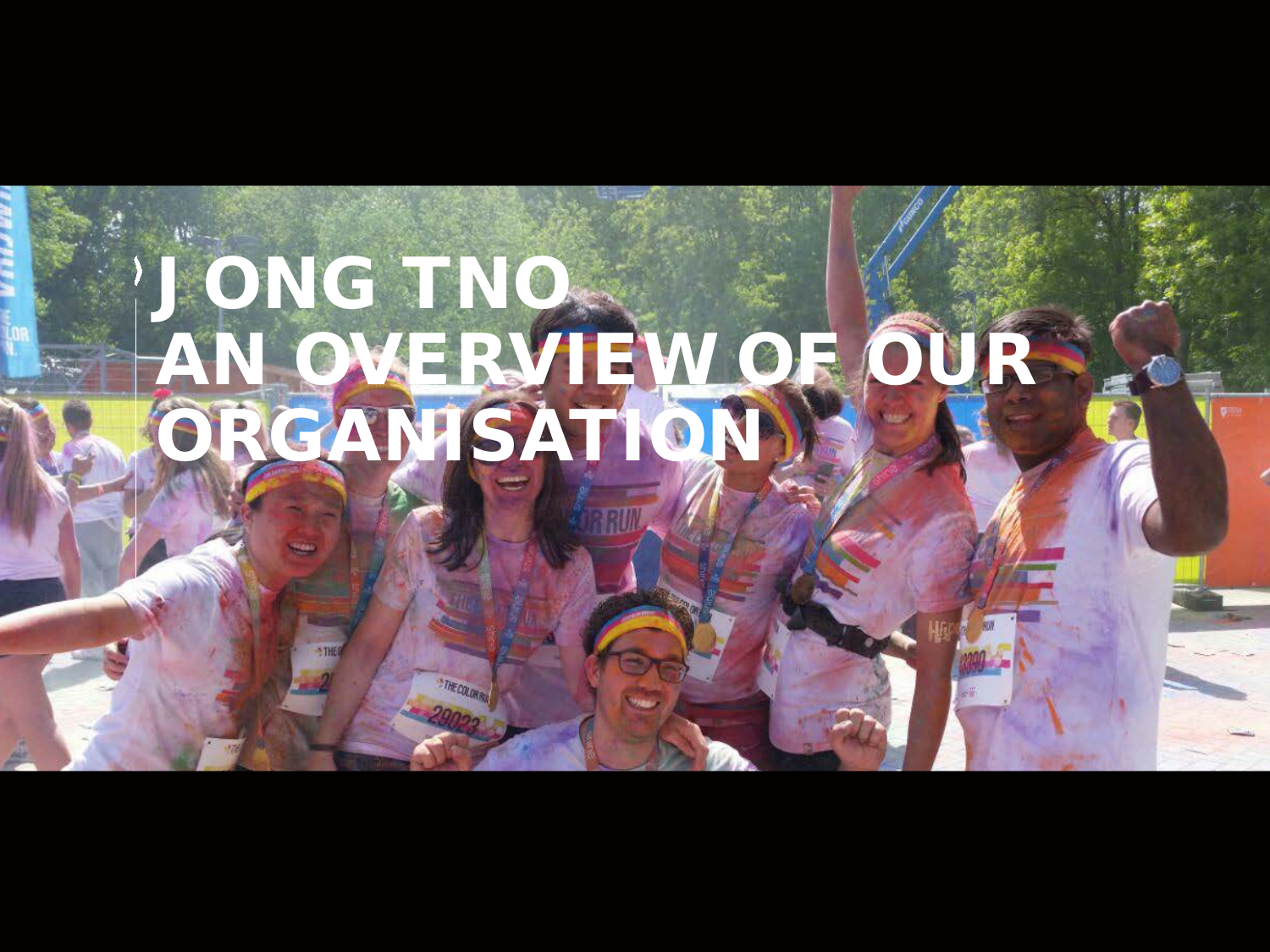

- Independent association for TNO employees younger than 36 ⋗
- +-600 members at all TNO locations\*
- Founded in 1995
- Run by volunteers
- Membership fee:  $\in$  1,- / month У

\* Regulars + Interns + Contractors + PhDs + above the age of 36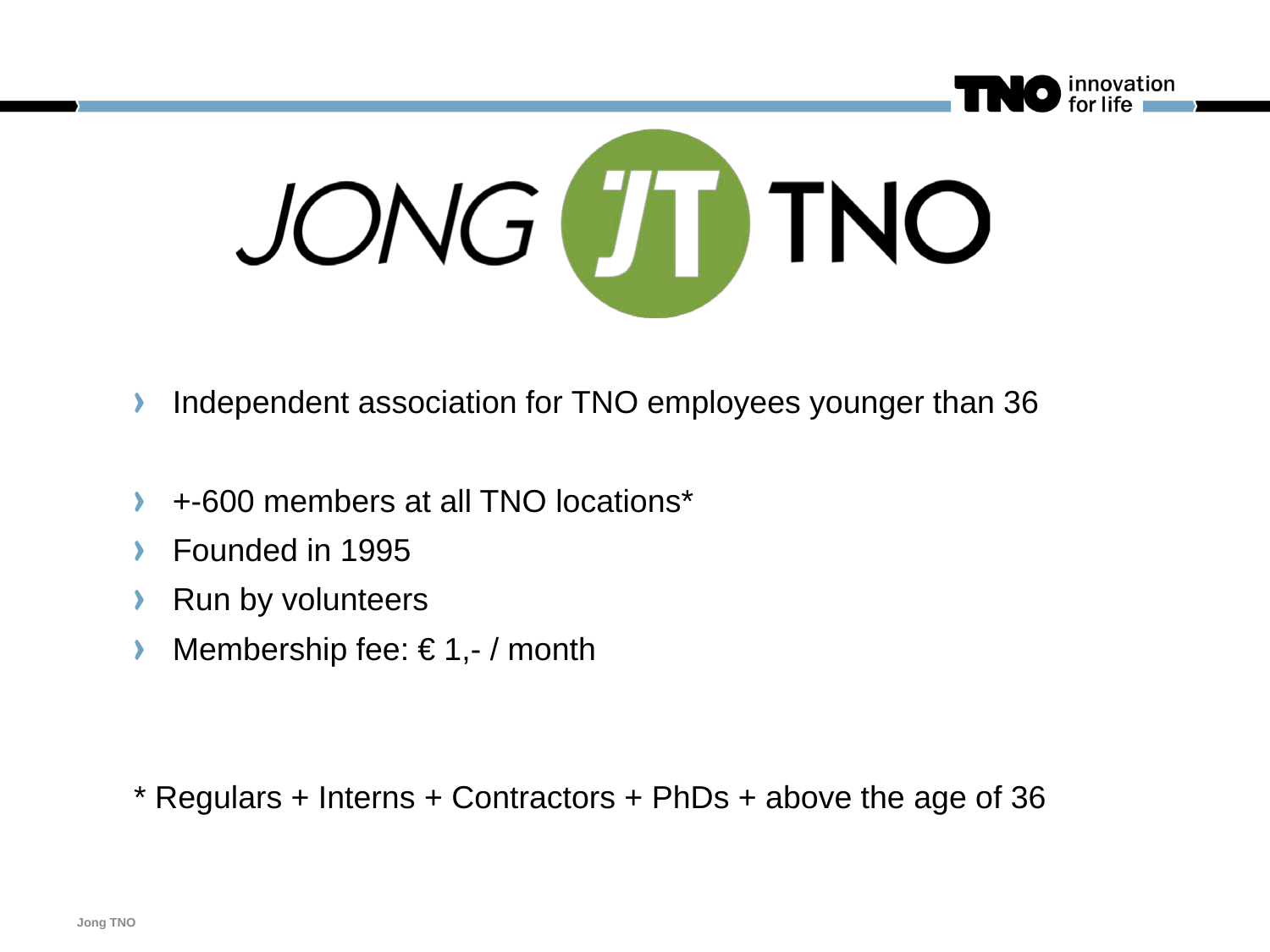

#### WHAT DOES JONG TNO DO?

- ▶ Fun/ serious/ sporty/ educational/ cultural activities
- **Networking within the organisation**
- **Networking with other organisations**
- Work-life balance activities (UYM)
- Safeguarding the interests of young employees

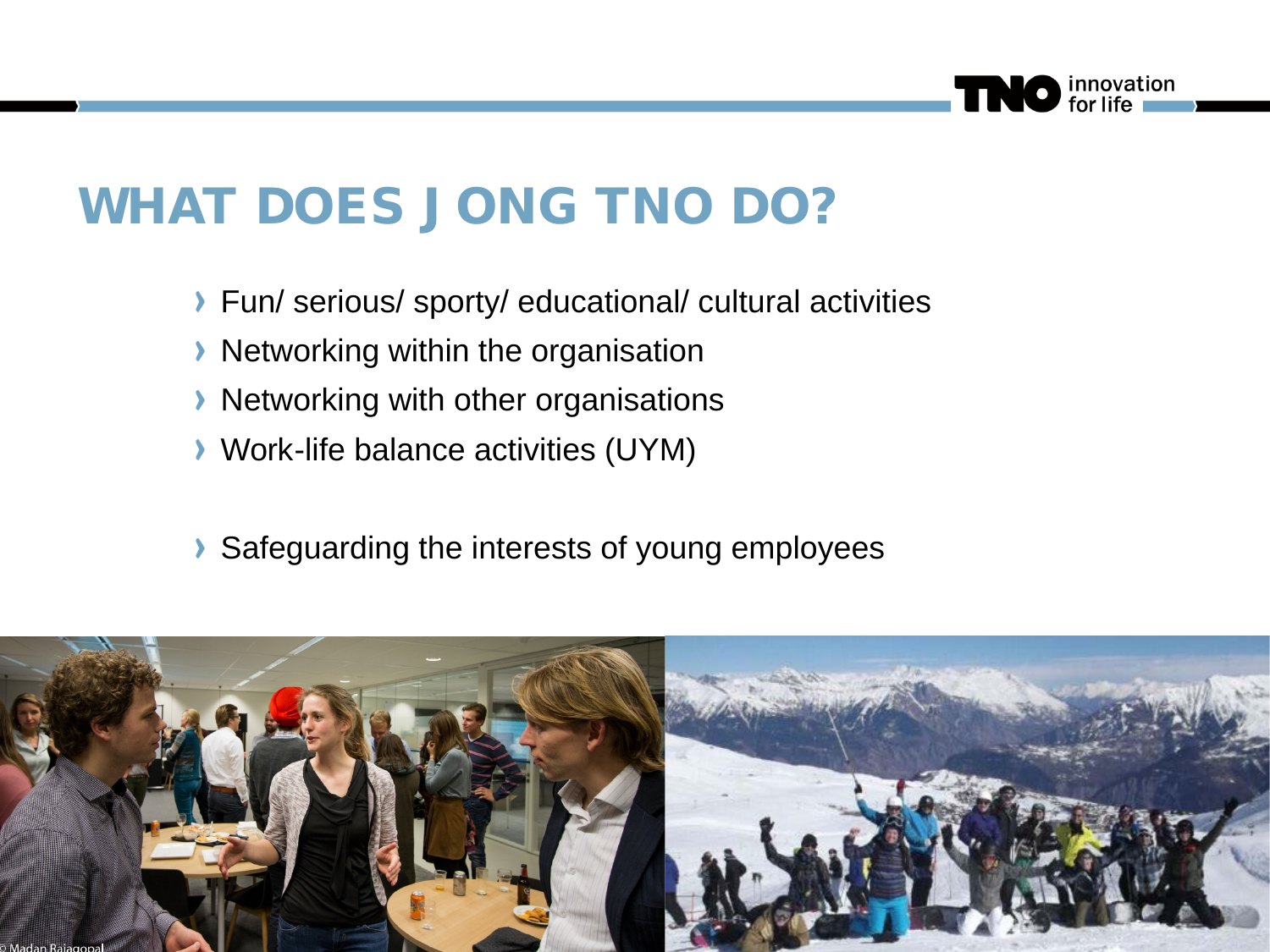

#### ACTIVITIES IN THE RECENT PAST

- **Trips**: Qatar, Skiing in France, Survival weekend,…
- **Meet the management**: Debates, drinks with the RvB, …
- **Visits to TNO sites**: Helmond, Eindhoven, Soesterberg …
- **Workshops**: Debating, Drawing, Spanish tapas, Serious Gaming, …
- **Unwind your mind:** Proactivity workshop, laughing workshop, …
- **Social activities**: New Years Party, Jam sessions, stand-up comedy, …
- **Sport events**: Ice skating, kite-surfing, Color Run, stand-up-paddling, …
- **Parties**: Beach party, Lustrum party on a boat, New Year's party, …

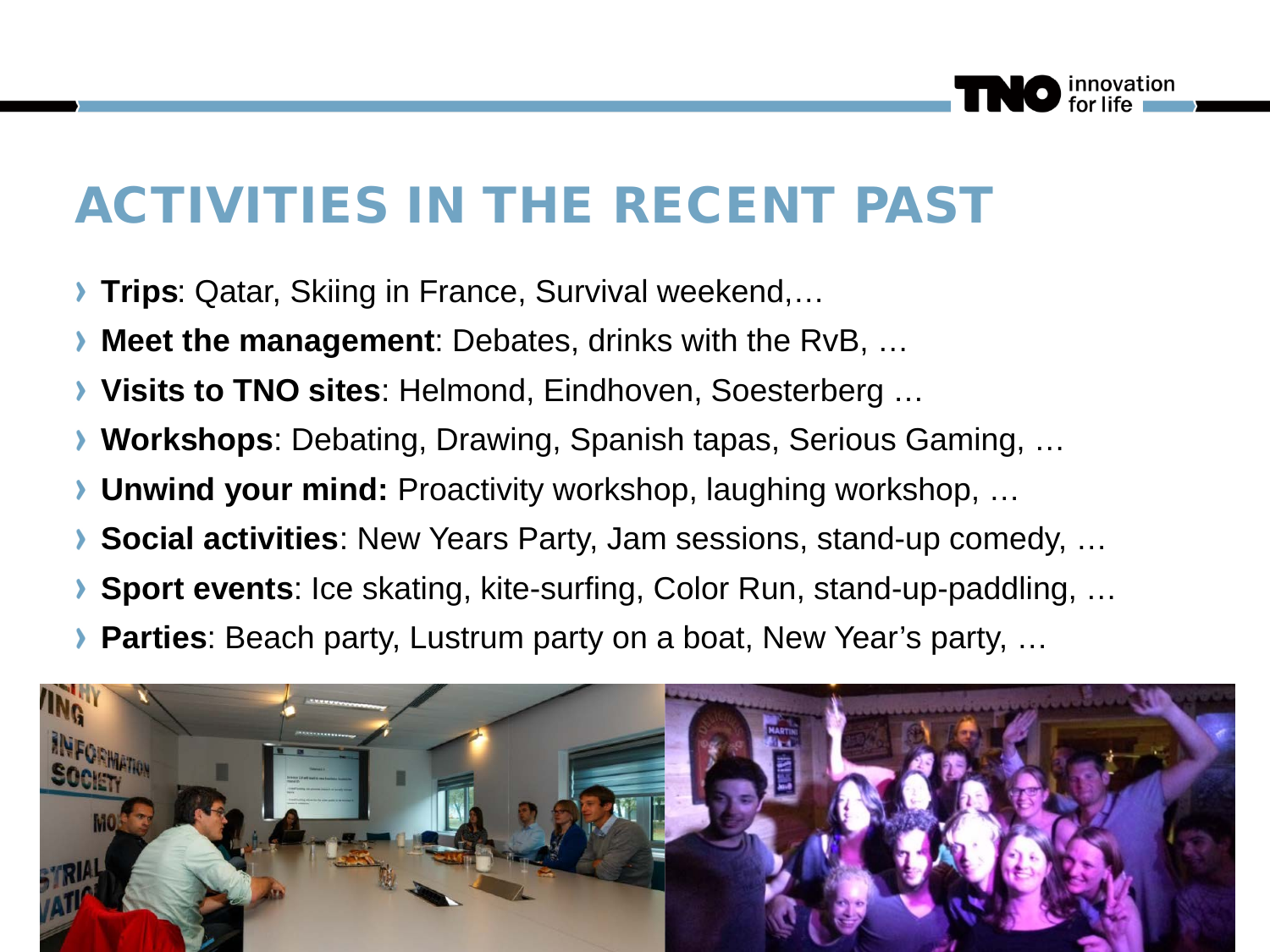#### JONG TNO AND ICA

#### **ICA: Inter Company Association**

- **I** network of the young associations of the top 50 companies in the Netherlands
- **Focus on personal development and networking**

#### **Activities:** Y.

- Young Professional of the Year (YPY)– TNO team
- **OlympICA sports event**
- **Personal development workshops**
- **Company visits**
- **May Match Month with Jong Rijk**





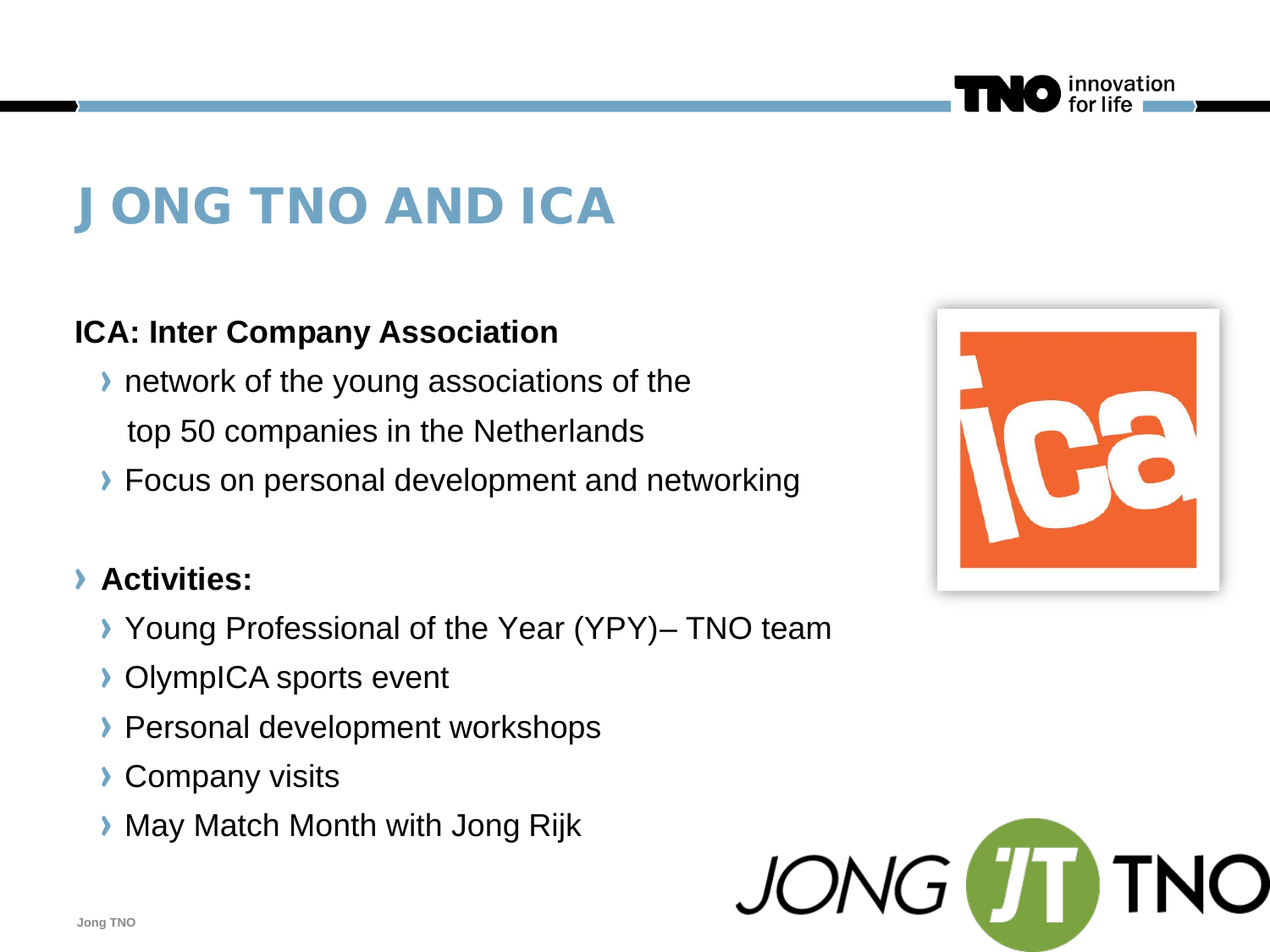

## JONG TNO AND YEAR

#### **YEAR: Young European Associated Researchers**

**("Young EARTO")**

- **AICIA, Spain**
- CTR, Austria
- AIT, Austria
- SINTEF, Norway
- SP, Sweden  $\lambda$
- TNO, The Netherlands
- VITO, Belgium
- VTT, Finland

Activities: conferences, lectures, social weekends, webinars



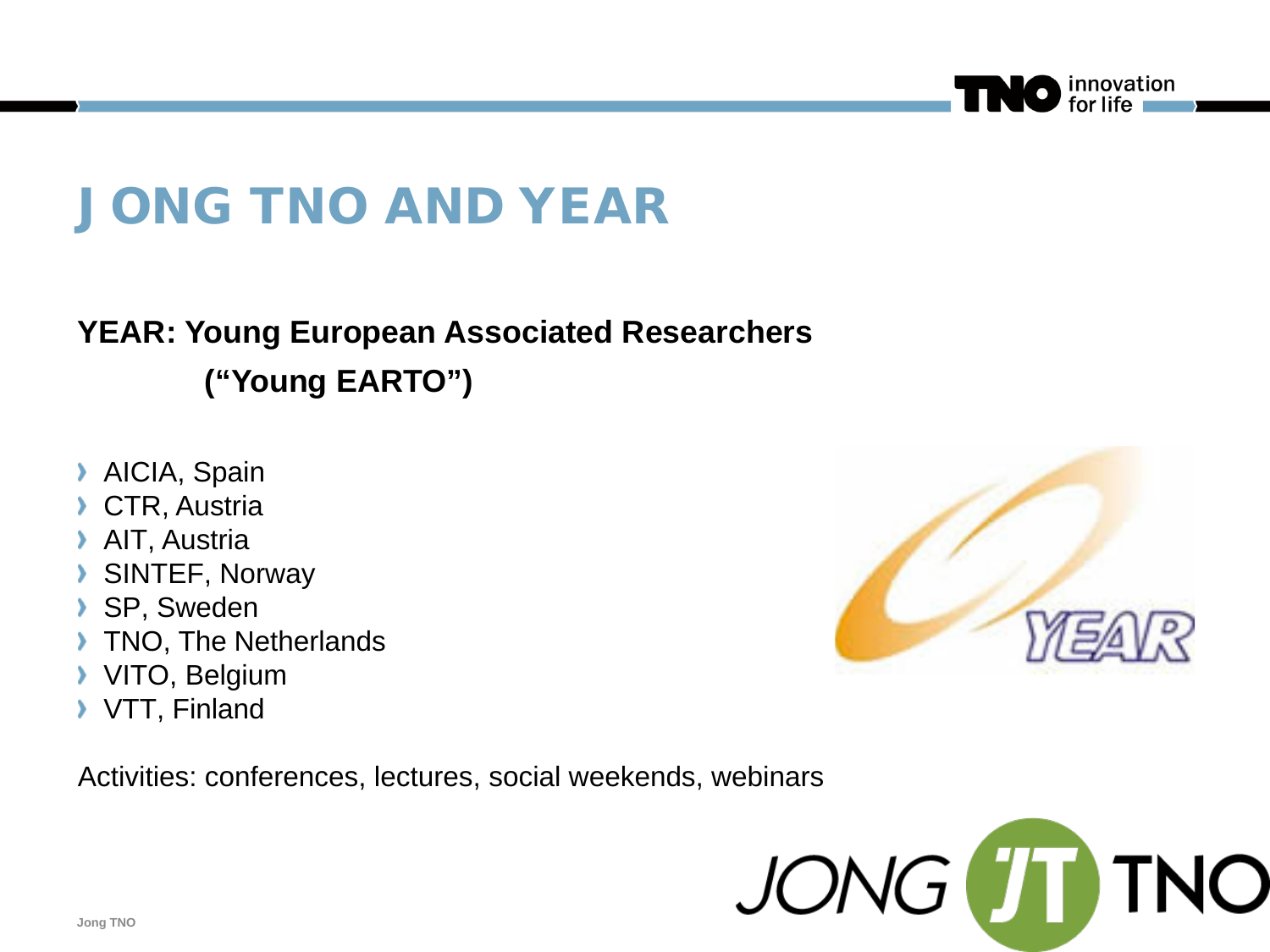

## JONGTNO.NL/REGISTER

JONG TT TNO LOGIN **HOME** ABOUT -**EVENTS REPORTS** CONTACT **EVENTS Upcoming** Recent **APR MAR INTEGRITY ESCAPE TOWER** ◎ 19:15 **DISCUSSION EVENING** TM 10 N  $0<sub>5</sub>$ 22  $Q$  17:00 **NEED WE SAY MORE? JONG** ONC view details view details **APR POWER KITING WITH MAR INTERCOMPANY JONGECN -BOWLING BATTLE**  $07$ 14  $O$  19:00 **POSTPONED**  $Q$  14:00 ON THE POUSE ONE  $rac{64888}{8}$ view details view details **MAR APR FAALWORKSHOP (THE BEER TASTING AND TOUR AT DE KOPEREN HAGUE)** 09  $01$ ◎ 17:30 **KAT**  $Q$  19:00

view details

view details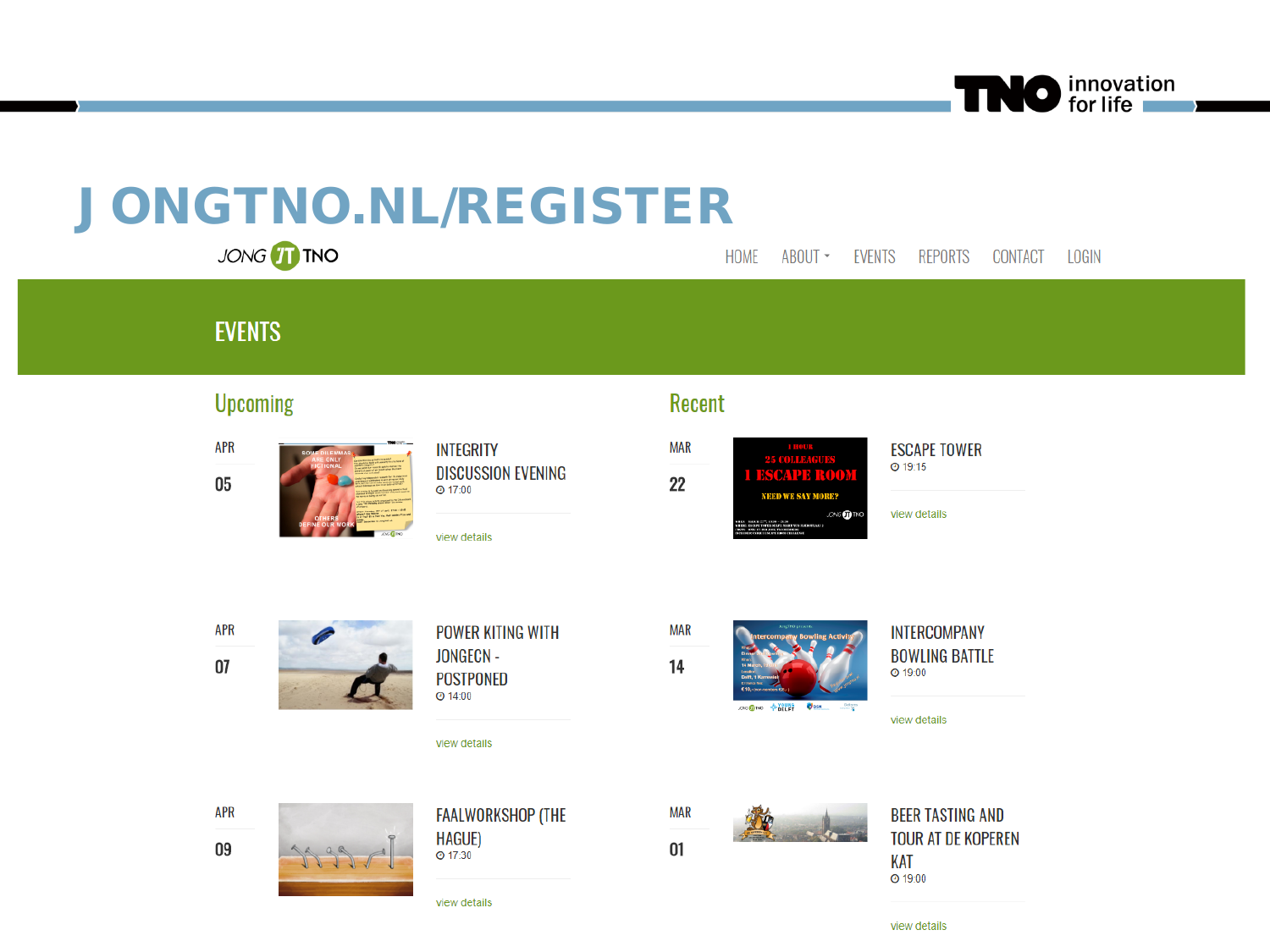

#### **BECOME A MEMBER**

- When on the TNO [network \(and using Internet Explorer\) go to](https://mijnhrservices.tno.nl/ESS_MSS/ServiceRequests.aspx) *this website (will open a new tab)* to add a 'service request' for Jong TNO (below 'Mijn benefits'). This will take care of your contribution (€1 a month).
- Send an email to secretariat-jongtno@tno.nl with as subject 'New member'. By doing this you will receive the newsletter filled with activities every 2 weeks.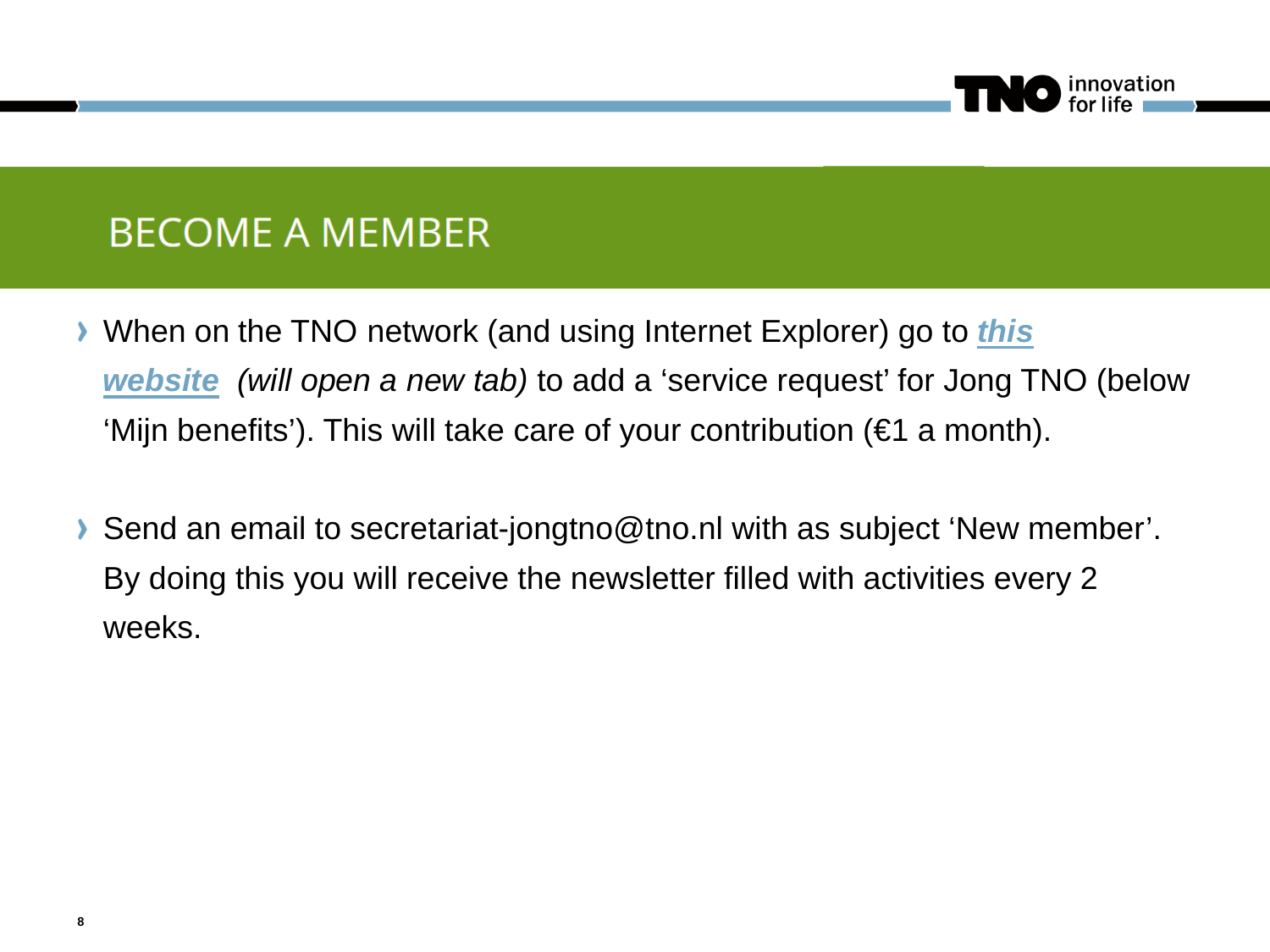

#### JOIN US!

#### **As a member you …**

- **Receive our newsletter every two weeks**
- **Can join all the Jong TNO activities**
- **Can join all the ICA activities**
- **Can join all the YEAR activities**
- Have reduced fees or can even go for free to these activities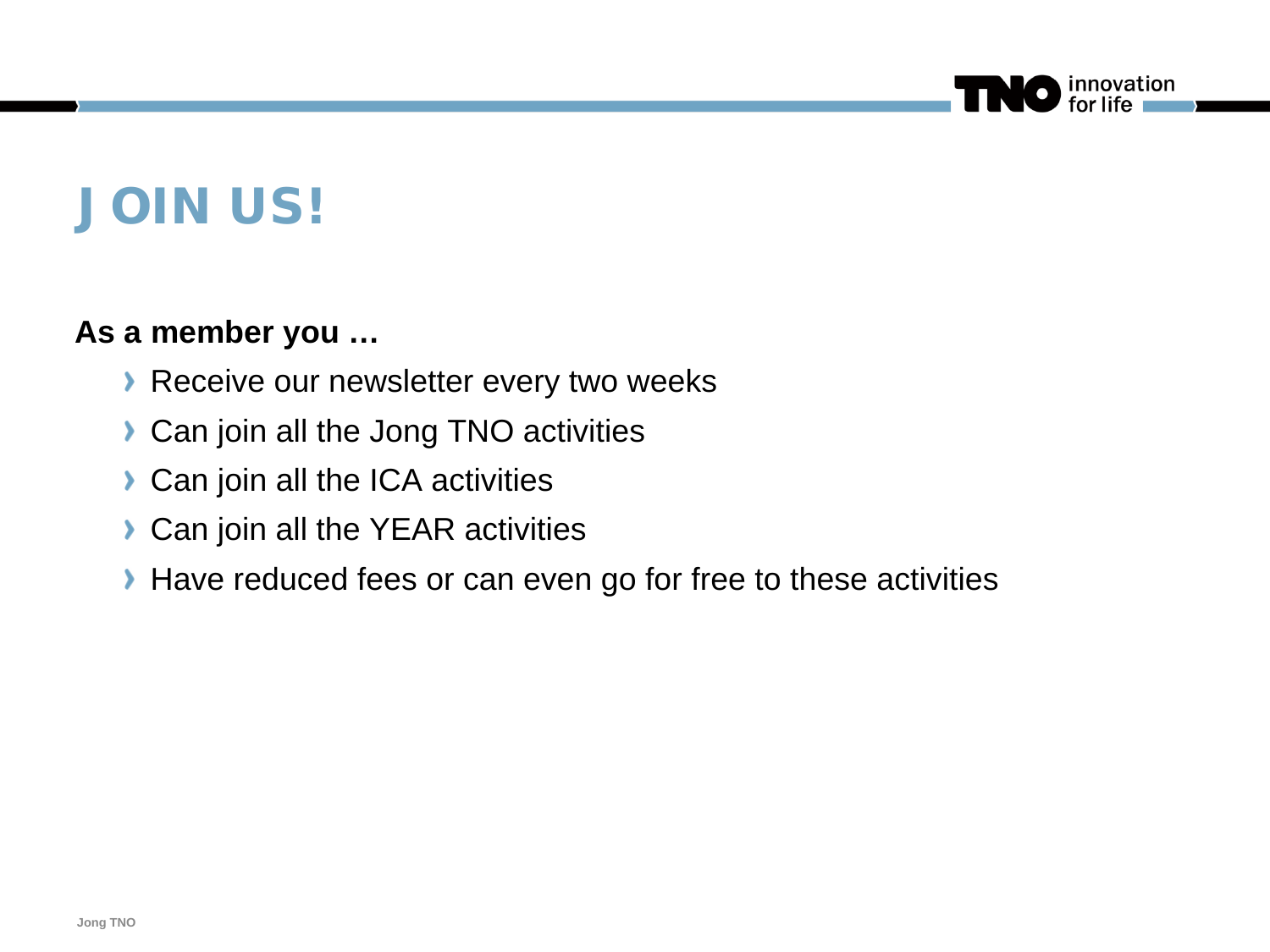

#### WE WANT YOU TO BECOME ACTIVE

- **Local Ambassadors**
- **Member of the Networking committee**
- **Member of the Activity Committee**
- **Member of the Unwind Your Mind Committee**
- **Board member next year?**